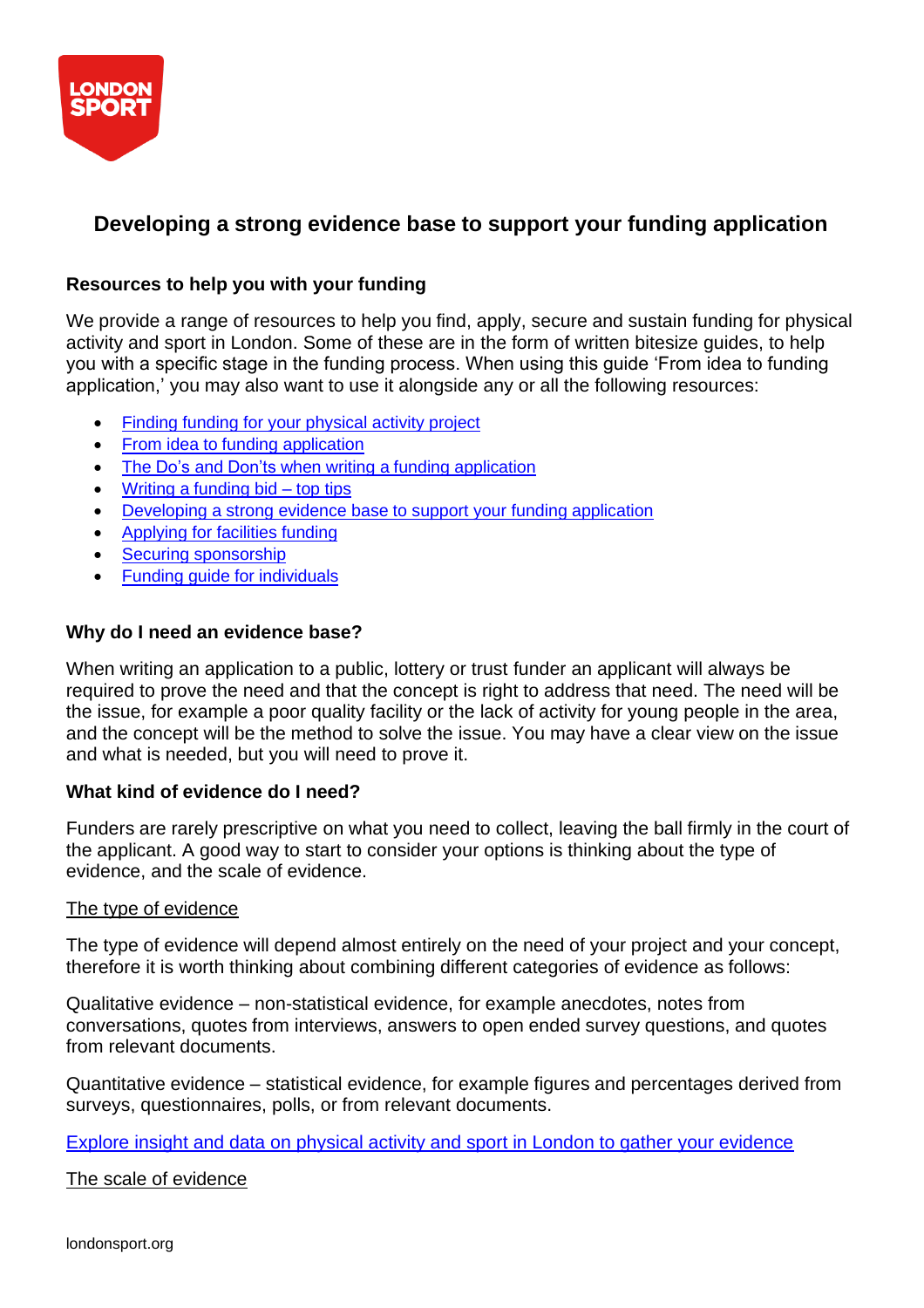

The scale of evidence required should be seen in relation to the scale of project. If you are applying for a grant into the hundreds of thousands, your evidence base will need to be substantial and varied. For a £1,500 project, the expectations will be lower.

There is no rule of thumb for deciding the appropriate scale so you should consider whether the scale of your evidence is likely to convince the funder. If, for example, you are applying for a £60,000 grant that aims to provide activity for 250 people a year for two years, surveying 40 people is unlikely to be seen sufficient to prove demand.

#### **How could I build evidence to support my concept?**

When considering how to build an evidence base, it is useful to think about two layers of evidence. The best project applications combine these levels of evidence to provide a compelling case.

The first layer is strategic evidence. This is most likely to be linked to the 'need', and available through bodies such as Local Authorities, Governing Bodies of Sport, Sport England, Government and London Sport.

The second layer is localised evidence. This is more likely to be linked to the concept that you have developed to address the need. Why not start to Explore insight and data on [physical](https://data.londonsport.org/) activity and sport in London to gather your [evidence.](https://data.londonsport.org/) Below is an example of strategic and localised evidence:

| <b>Need identified (issue)</b>                                                                                                                  | <b>Strategic evidence</b>                                                                                   | <b>Concept established</b><br>(how to solve the issue)                                               | <b>Localised evidence</b>                                                                                                                                                                                                       |
|-------------------------------------------------------------------------------------------------------------------------------------------------|-------------------------------------------------------------------------------------------------------------|------------------------------------------------------------------------------------------------------|---------------------------------------------------------------------------------------------------------------------------------------------------------------------------------------------------------------------------------|
| "Older people in the area<br>are not active enough."                                                                                            | Census information; Local<br>Health profiles; Sport<br><b>England Active Lives Data</b>                     | Set up a social sports<br>club for older people in<br>the local community<br>centre                  | Market research asking<br>50+ residents what they<br>think of the idea and the<br>specifics - timing,<br>activities, costs etc.                                                                                                 |
| "The old pavilion at the<br>park could be a great<br>community fitness centre,<br>as there is nothing that<br>offers this in the<br>community." | Local Health profiles; Sport<br>England Active Lives Data;<br><b>Local Authority facilities</b><br>strategy | Set up a low-cost<br>community-run gym and<br>studio in partnership with<br>a local community group. | Formal support from the<br>council / a commitment to<br>an asset transfer on a<br>long lease; an<br>assessment of other<br>facilities in the local area<br>and what they offer; a<br>survey of households<br>within half a mile |

# **How to find strategic evidence**

Every project will exist in a geographical area, and for projects that focus on a local area, there are a number of core sources of information where you can find strategic evidence:

• Census data on your local area – to describe the demographic makeup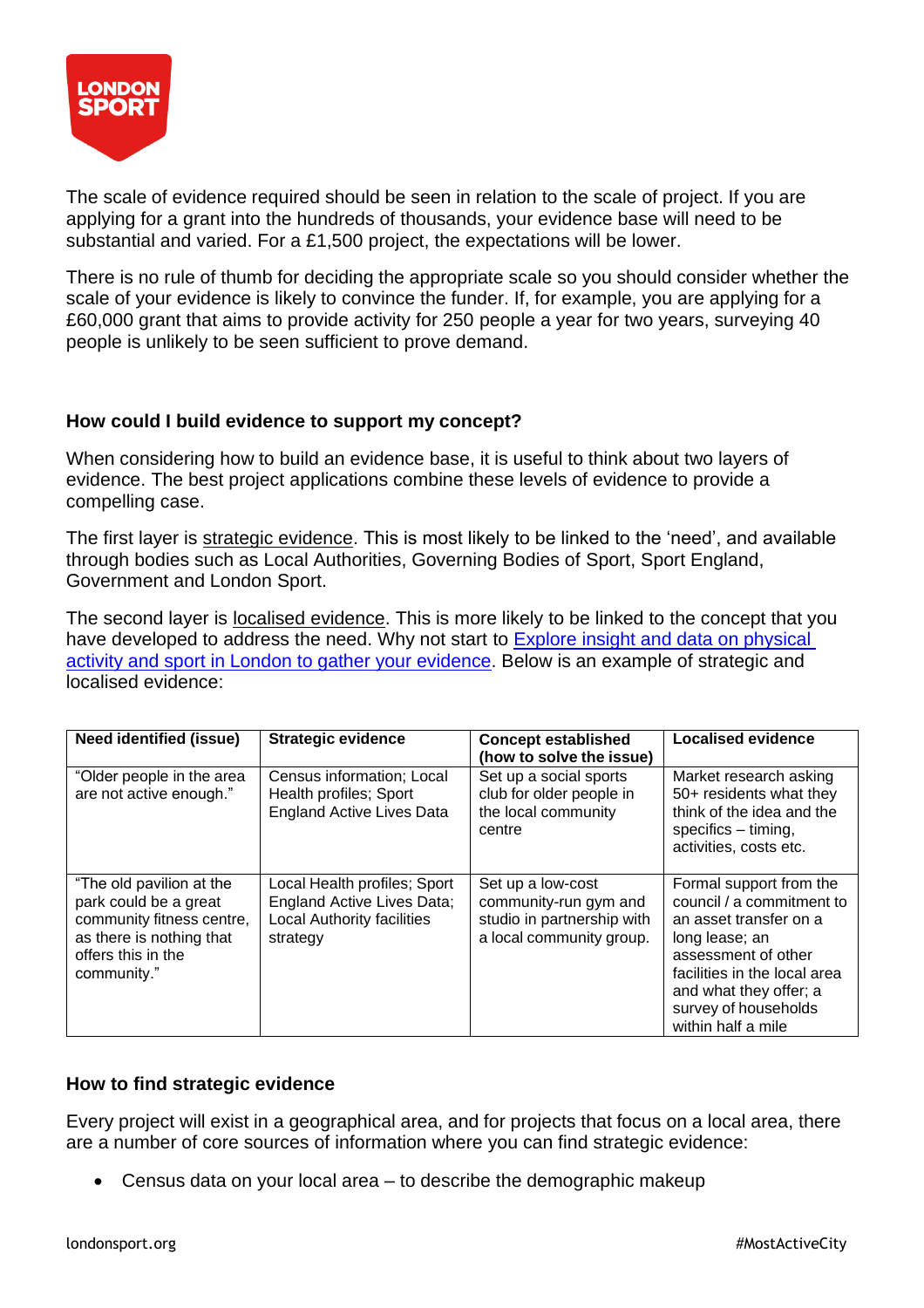

- Local Area Health Profiles, normally for a ward, through your Local Authority's Public Health Department, London Sports' physical activity and sport borough profiles
- Sport England's Active Lives survey data for your county
- Sport, physical activity and / or leisure strategies through your local Authority (if available)
- For facilities projects, an indoor facilities strategy or playing pitch strategy through your Local Authority (if available) and the Local Plan.

Explore [physical](https://data.londonsport.org/) activity and sport data and insight in London now.

#### **How to build localised evidence**

This level of evidence is about proving that your project concept will work. In almost all cases this will require speaking to your target audience locally. An exception could include where you have a waiting list or clear evidence of being approached by a lot of people, but this information should be supplemented with greater evidence directly from future customers if possible.

Ways of gathering evidence include:

- A questionnaire distributed in the local community
- A survey that is undertaken with your target audience
- Interviews with participants or those who engage with them (youth leaders or carers for example)
- Focus groups or group sessions discussing the concept
- Piloting or trialling a concept  $-$  e.g. a taster
- Finding examples of similar projects that have worked, ideally in the local area.

# **Focusing on 'inactivity'**

Remember that for a funder such as Sport England, they will want you to provide evidence that your project will target physically inactive people into activity, over and above any demographic targeting. If conducting a survey or questionnaire it is therefore vital that the majority of people you speak to are inactive, and that this is captured. Two example questions that will help you establish this are:

*Over the past 7 days, how many times have you undertaken vigorous sport and physical activity for more than 30 minutes at a time?*

*On a typical or usual week, how many times do you undertake vigorous sport and physical activity for more than 30 minutes at a time?*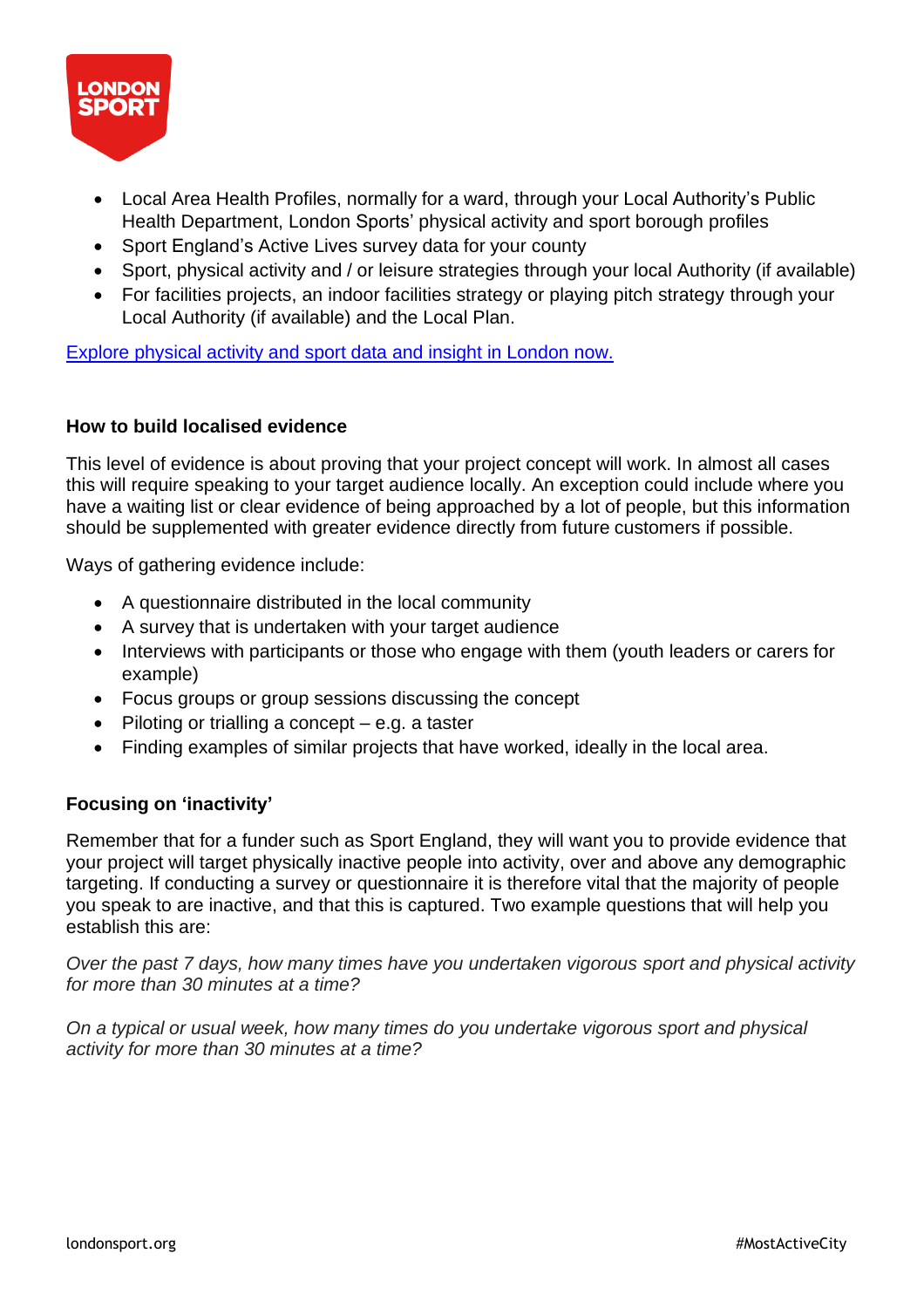

#### **Further information**

If you need further support in this area, then London Sport may be able to help. Contact our Funding Manager, in the first instance – [funding@londonsport.org.](mailto:funding@londonsport.org)

For an introduction to quantitative and qualitative research methods, see <https://www.skillsyouneed.com/learn/quantitative-and-qualitative.html>

For guidance on designing a questionnaire, the following website is a useful introduction: <http://www.resourcecentre.org.uk/information/questionnaires/>

# **Case Study**

In early 2017 Knights Community Gym was successful in achieving £9,700 of funding from Sport England Small Grants for the project Roe Girls Can! (An introduction to Martial arts, Dance and fitness). KCG is a small charity based in the Roehampton area of Wandsworth, South West London.

Roehampton is a relatively deprived area composed of a number of council estates. The founder of Knights Community Gym, a qualified Kickboxing instructor, had established that despite his experience of many people locally being inactive, varying Kickboxing classes to provide a mixture of martial arts, dance and fitness had provide popular with females.

The idea was to expand this mixed concept, but in order to gain funding the organisation had to prove the extent of the need and that the concept was right.

They gathered strategic evidence on the area to prove the extent of the health issues caused by inactivity, focusing on females. They also found census information to understand the extent of their market for the classes.

Secondly, they conducted a community survey with local females, particularly targeting female parents attending local schools. Each person was asked whether they did any physical activity or sports at present, whether they would be interested in the classes, how much they would pay, when they would like the classes to be held, and where they would like them.

In total, they spoke to 100 females, of which 86 were not exercising more than 15 minutes per week. 90% of these females were between 16 and 27 years old, and should be regularly participating. All participants indicated that they would be willing to attend a mixed martial arts and fitness session, with 10% having attended a similar type of activity in the past.

This evidence provided a clear indication that the project could be successful, but also crucially provided details on when and where to hold sessions. A project was developed that will provide 4 independent sessions in community locations on each estate, with an overall target of 80 people.

Photo: The Knights Community Gym team at a community festival